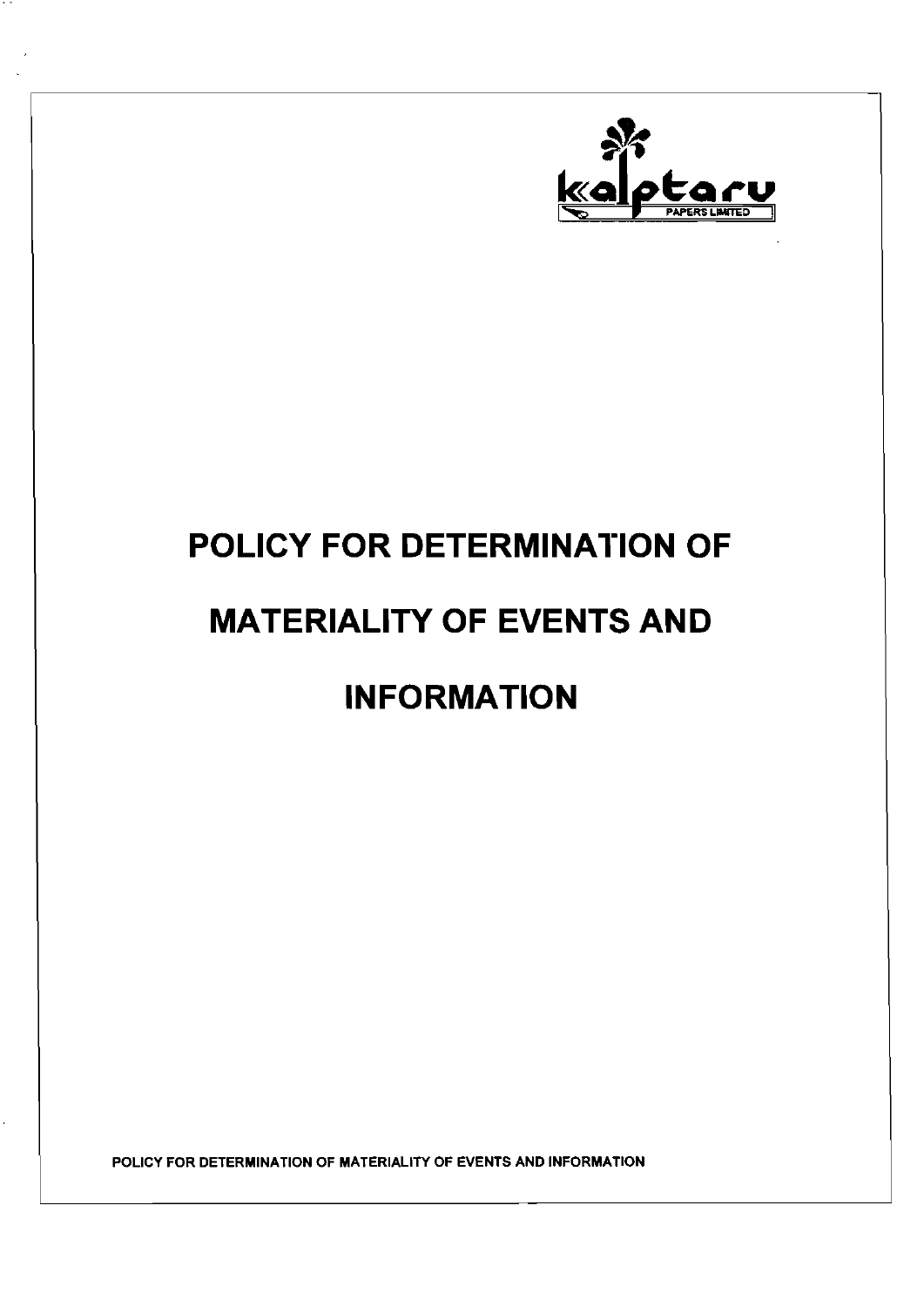

#### BACKGROUND

As per Regulation 30 of the SESI (Listing Obligations and Disclosure Requirements) Regulations, 2015 (hereinafter referred to as "Listing Regulations"), a listed entity is required to frame a policy for determination of materiality for disclosure of events or information to Stock Exchanges, based on the criteria specified in Regulation 30 of the said Regulations and the same is also required to be disclosed on the Company's website.

#### SCOPE

The Policy has been prepared in accordance with the applicable provisions of Listing Regulations and Companies Act 2013 and rules made thereunder. Any subsequent amendment/ modification in the applicable statutes in this regards shall automatically apply to this Policy.

This Policy describes, inter alia, the illustrative list of events or information which are considered to be material as per the Regulations and/ or in the opinion of Board. The Board vide this Policy has attempted to prescribe guidance for deciding the magnitude of the materiality of events and information.

This policy shall be put on the website of the company.

#### DEFINITIONS & INTERPRETATIONS

In this Policy, unless the context otherwise requires:

- a) "Act" means the Companies Act, 2013 and the Rules framed thereunder, including any modifications, amendments, clarifications, circulars or re-enactment thereof.
- b) "Board" shall mean the Board of Directors of Kalptaru Papers Limited and shall include any Committee thereof authorized for the purpose.
- c) "Company" shall mean Kalptaru Papers Limited.
- d) "Committee" means any Committee formed under the delegated authority of the Board.
- e) "Key Managerial Personnel", in relation to a company, means-
- i. the Chairman and Managing Director;

- '. -"---""-------------+~"'--\_\_\_\_'c~\\_\_------------------'  $\mathcal{P}_{\mathcal{P}}\Theta$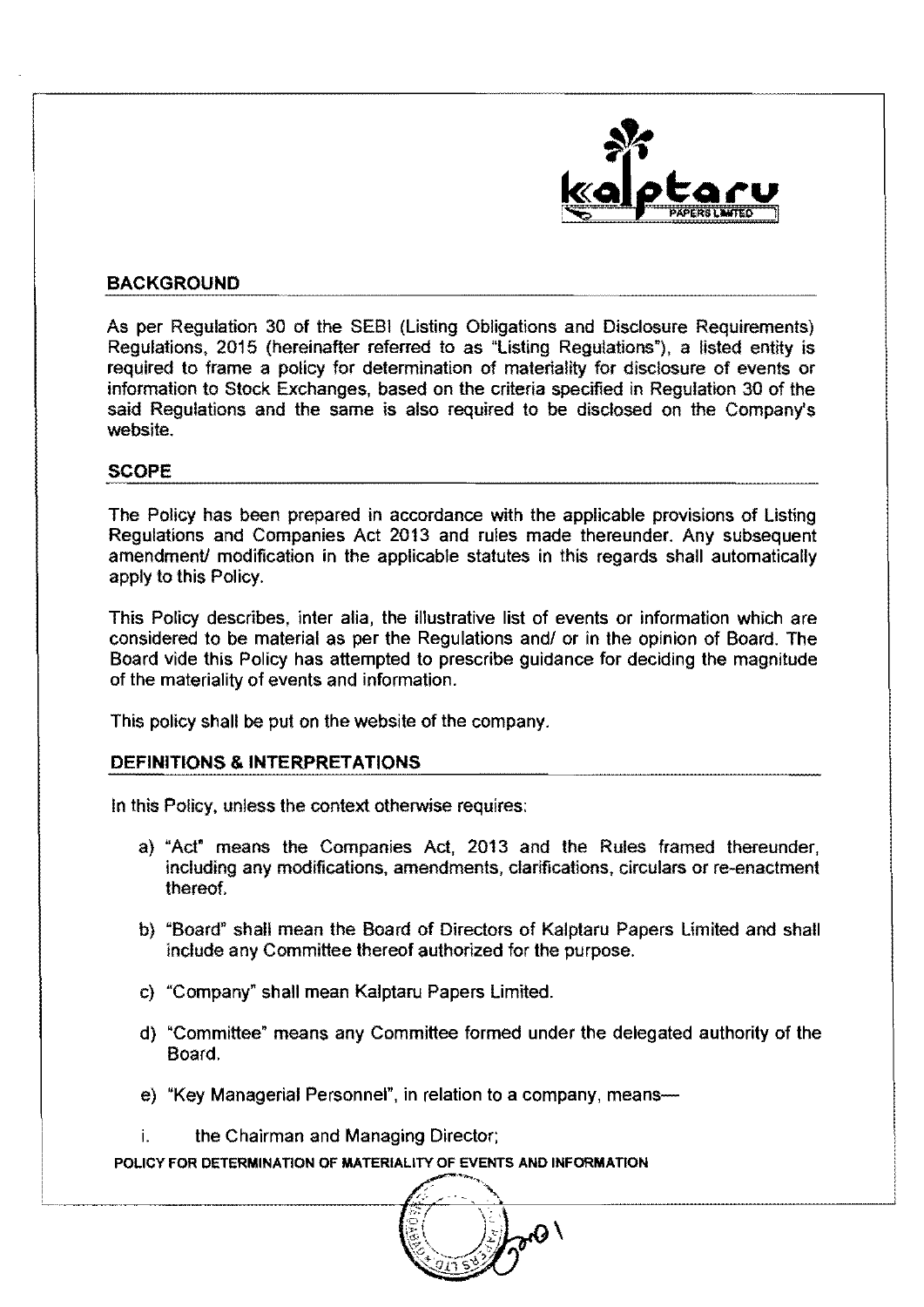

- ii. the Whole-time Director and Chief Financial Officer;<br>iii. the Company Secretary:
- the Company Secretary;
- f) "Net worth" means net worth as defined in sub-section (57) of section 2 of the Companies Act, 2013
- g) "Paid-up share capital" or "share capital paid-up" means such aggregate amount of money credited as paid-up as is equivalent to the amount received as paid-up in respect of shares issued and also includes any amount credited as paid-up in respect of shares of the company, but does not include any other amount received in respect of such shares, by whatever name called;
- h) "Regulations" shall mean SEBI (Listing Obligation and Disclosure Requirements) Regulation, 2015, including any modifications, amendments, clarifications, circulars or re-enactment thereof.
- i) "Stock Exchange" means a recognised stock exchange as defined under clause (f) of section 2 of the Securities Contracts (Regulation) Act, 1956 on which Equity shares of the Company are listed.
- j) "Material Subsidiary" means a subsidiary, whose income or net worth exceeds twenty percent of the consolidated income or net worth respectively, of Kalptaru Papers Limited and its subsidiaries in the immediately preceding accounting year.
- k) "Turnover" as defined under Section  $2(91)$  of the Act means the aggregate value of the realisation of amount made from the sale, supply or distribution of goods or on account of services rendered, or both, by the company during a financial year.

Words and expressions used and not defined in the Policy shall have the same meanings respectively assigned to them in the Act and / or Regulations.

# DISCLOSURE OF EVENTS AND INFORMATION

This policy sets forth the guidelines for disclosure of material events or information.

# 1. Category A - Events or information

Category A refers to such events or information which are deemed to be material events or information without application of materiality test. The indicative list of such events or information is given as an Annexure I.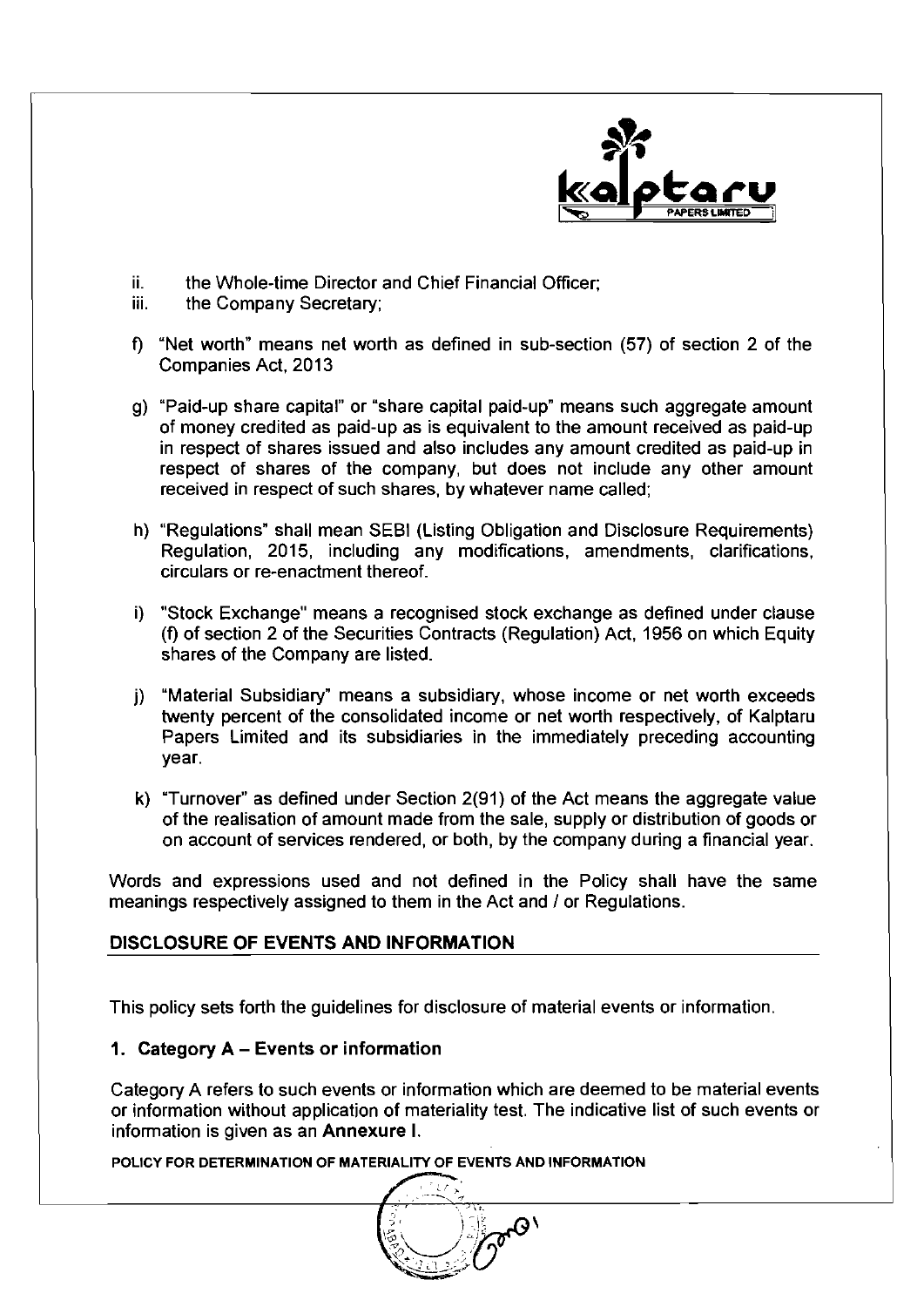

#### 2. Category B - Events or information

Category B refers to such events or information which are proved to be material on the application of materiality test. For determining materiality of events, the following criteria shall be applied:

- i. omission of which is likely to result in discontinuity or alteration of event or information already available publicly,
- ii. omission of which is likely to result in significant market reaction if the said omission came to light at a later date, or
- iii. which are in the opinion of Board of Directors or any Committee thereof or any other person authorised for the purpose considered to be material.

The indicative list of such event or information is given as an Annexure II.

However, the list of events / information given in Annexure | & II are indicative and not exhaustive and the necessity or obligation to make the requisite disclosure depends upon magnitude of impact of such events or information and on the facts of each case. Any event or information which is considered material in accordance with the policy shall also be disclosed even if it is not specially listed in Annexure I or Annexure II of the policy.

# PRINCIPLES FOR DETERMINING MATERIALITY OF EVENTS

#### Determination of Materiality: (Materiality test)

- a) Materiality will be determined on a case to case basis depending on nature of the events, specific facts, magnitude of likely impact in case such event is omitted to be disclosed and the circumstances relating to the information or event. To determine whether a particular event or information is material in nature, the company may either consider the qualitative criteria as defined earlier or
- b) Quantitative criteria defined under below mentioned clause,

for each event listed under Annexure II.

#### MATERIALITY THRESHOLD FOR DETERMINING OF MATERIAL EVENTS OR INFORMATION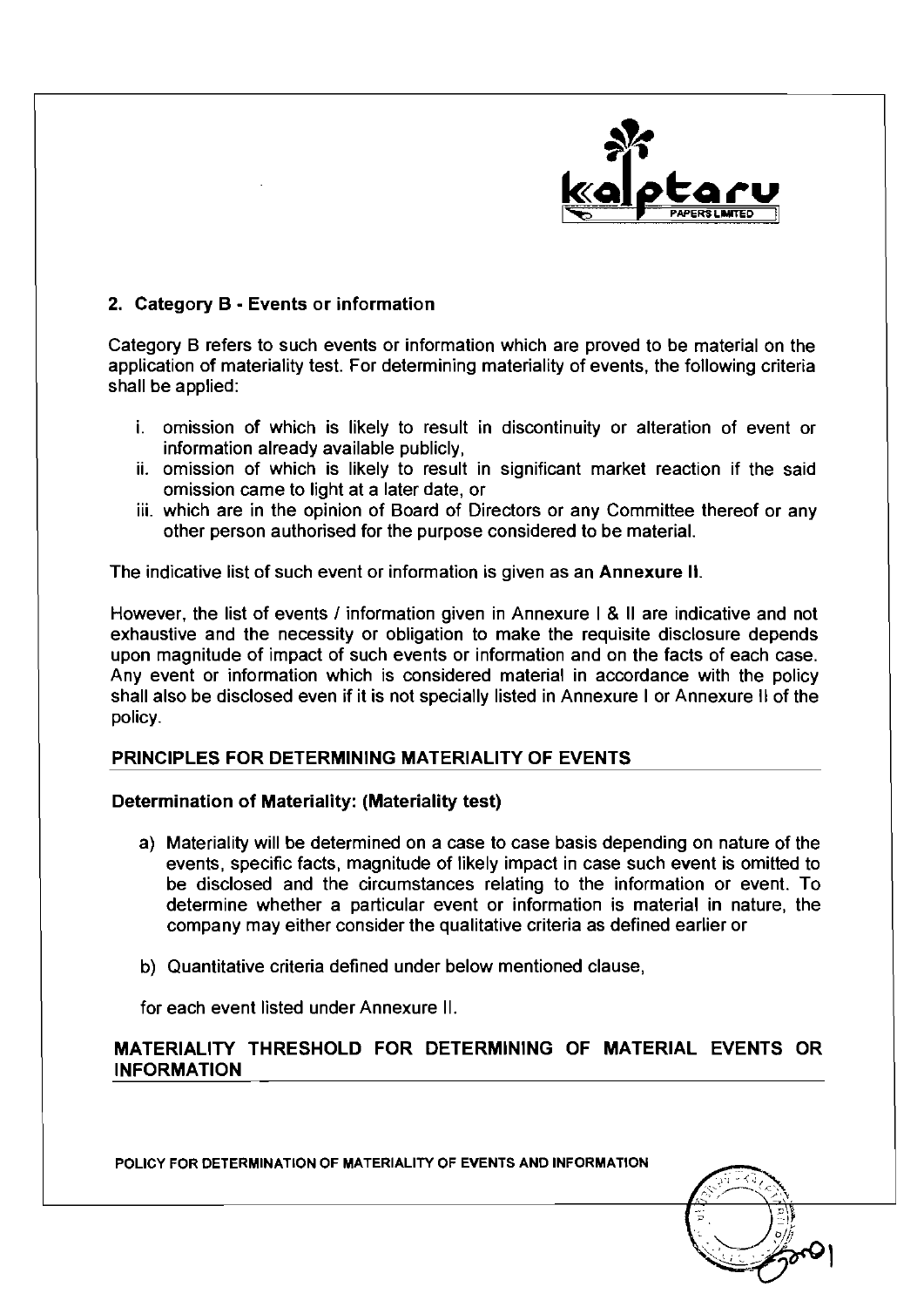

Keeping in view the principle for determination of materiality of events or information as mentioned in above Clause, materiality threshold has been defined as follows for events I information specified in Annexure II

Such events or information shall be considered material:

 $\checkmark$  where the value involved in it exceeds 10% of the consolidated gross turnover or revenue or total income or net worth;

OR

 $\checkmark$  where the impact of it exceeds 5% of the consolidated gross turnover or revenue or total income or net worth;

The above threshold shall be calculated on annualised basis on the basis of audited consolidated financial statements of the last audited financial year.

#### **GENERAL** OBLIGATION FOR DISCLOSURE

- 1. Any one of, Chairman cum Managing Director or Whole-time Director or Chief Financial Officer or Company Secretary of the Company, is severally authorised to take a view on whether the event or information falls within the materiality threshold as mentioned under Clause VI of this policy, which qualifies for disclosure under Regulation 30 (5) of the Listing Regulations and intimate to the Company Secretary to disclose the said event or information to the Stock Exchanges. The contact details of Chairman cum Managing Director, Whole-time Director, Chief Financial Officer and Company Secretary shall also be disclosed to the Stock Exchange(s) as well as on the website of the Company.
- 2. The Company shall disclose all material events / information first to Stock Exchange(s) and upload the disclosure on the website of the Company as soon as reasonably possible and not later than twenty four hours from the occurrences of event or information. Provided that in case the disclosure is made after twenty four hours of occurrence of events or information, the Company shall provide reasons of delay alongwith the disclosure.
- 3. The information disclosed to the Stock Exchange(s) shall be also placed on the website of the Company and the Company shall ensure that such information is hosted for a minimum period of 5 years. Thereafter the information may be handled as per the policy of the Company as disclosed on its website.
- 4. The Company shall disclose all events or information which are material for the Company with respect to its material subsidiaries in accordance with this policy.

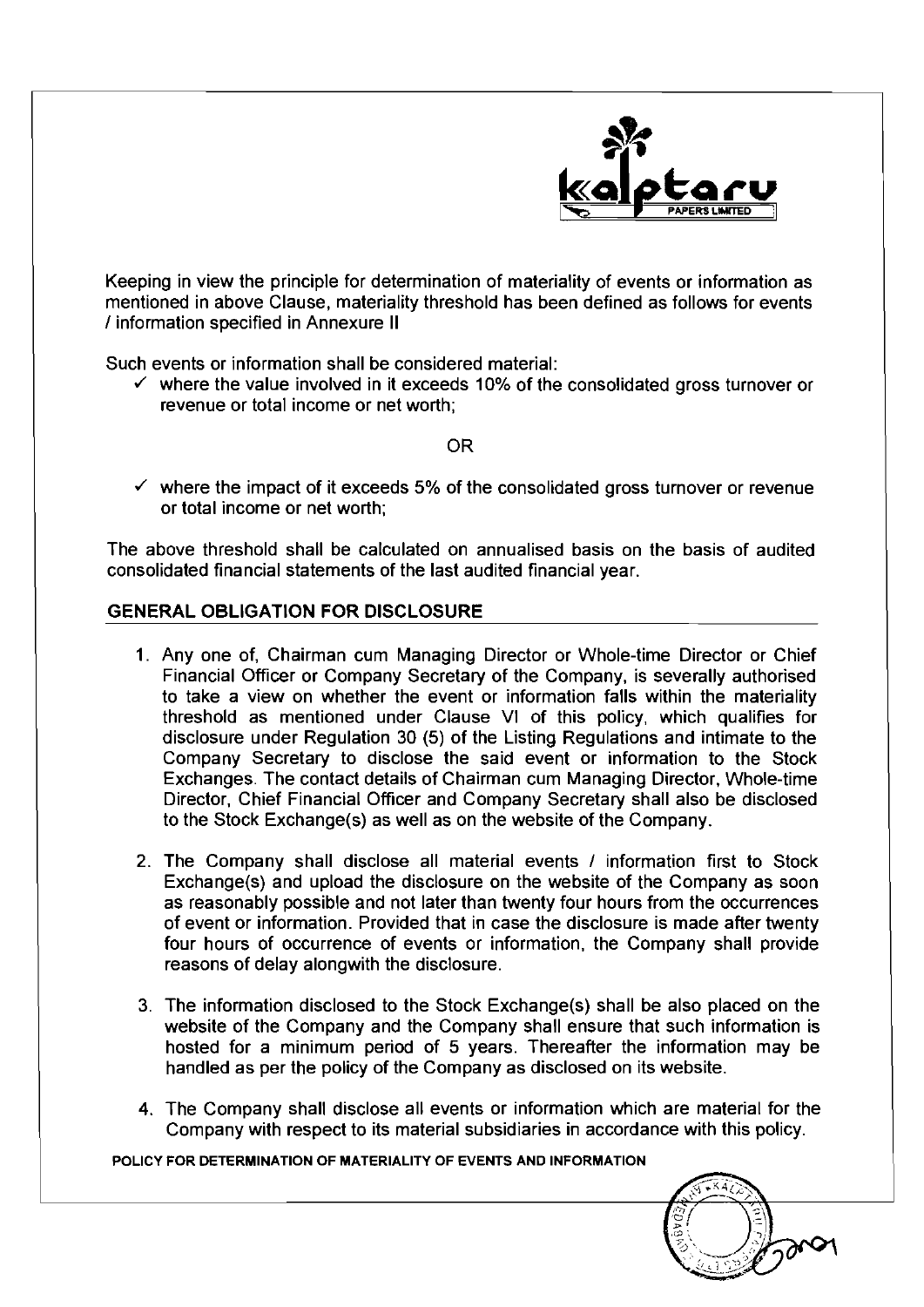

- 5. The Company shall provide specific and adequate reply to all queries raised by stock exchange with respect to any events or information.
- 6. The Company shall also on its own initiative, confirm or deny any reported event or information to the stock exchange(s).
- 7. The material events or information which are not contained in the Policy but are considered to be material in the opinion of the Company shall also be disclosed to the Stock Exchange.

#### AMENDMENT

- 1. The Board or Management Committee so authorised for the purpose shall have the powers to review or amend any of the provisions of this Policy, substitute any of the provisions with a new provisions or replace this Policy entirely with a new Policy.
- 2. The Board or Management Committee so authorised for the purpose may also establish further rules and procedures, from time to time, to give effect to the intent of this Policy and further the objective of good corporate governance.

#### CONTACT DETAILS OF KEY MANAGERIAL PERSONNEL

Pursuant to Regulation 30 (5), the contact details of the Key Managerial Personnel authorised for the purpose of determining the materiality of event or information are as under:

- 1. Mr. Jai Kishan Gupta Chairman Email: jk@kalptaru.co.in Phone: 079 26858510
- 2. Mr. Naveen Gupta Managing Director Email: naveen@kalptaru.co.in Phone: 079 26858510
- 3. Mr. Arpit Gupta Chief Financial Officer Email: arpit@kalptaru.co.in Phone: 07966615727

 $\mathbf{L}$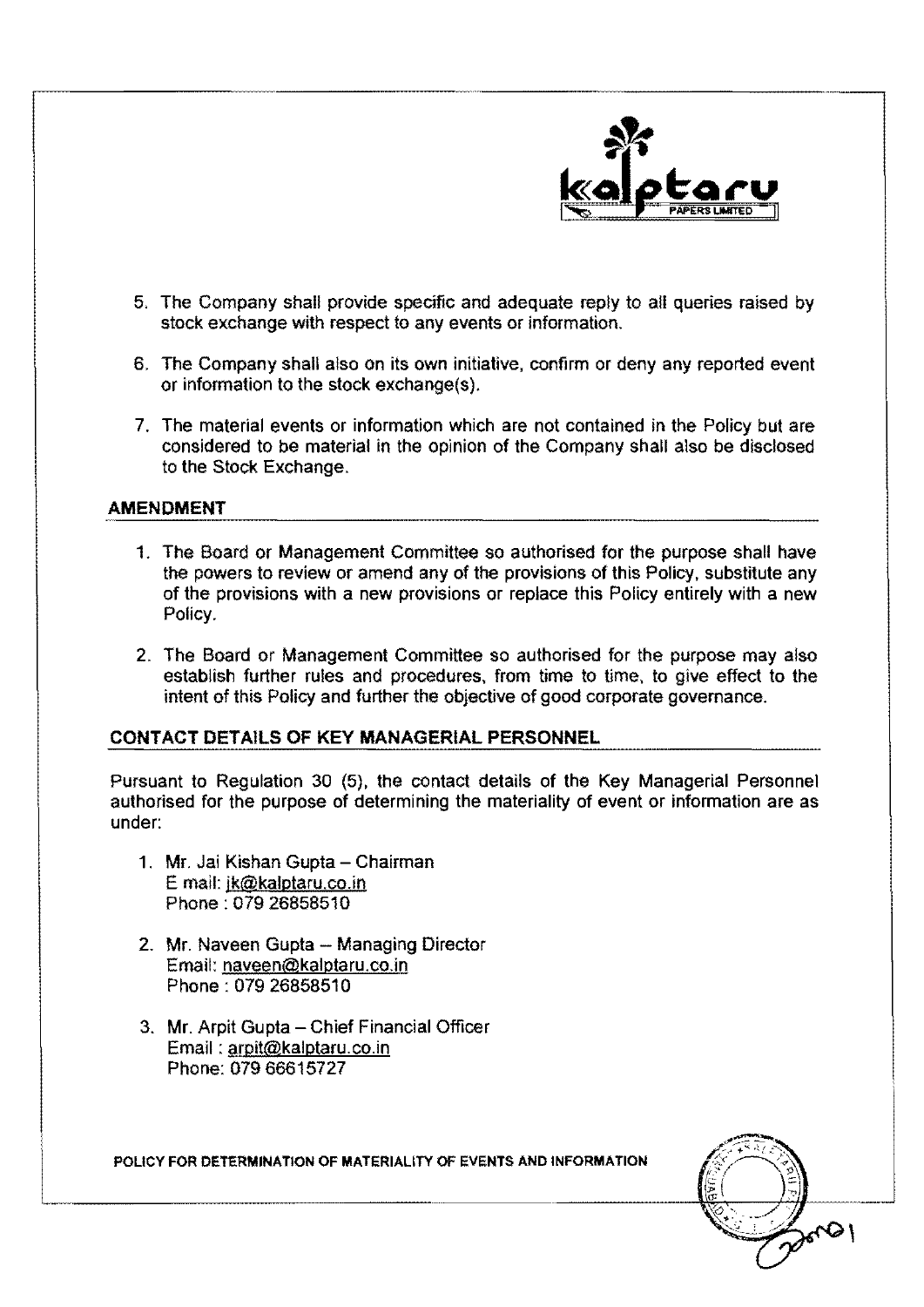

# Annexure I

# INDICATIVE LIST OF EVENTS OR INFORMATION DEEMED TO BE MATERIAL WITHOUT APPLICATION OF MATERIALITY TEST:

| Sr.<br>No.     | <b>Events or information</b>                                                                                                                                                                                                                                                                                                                                                                                                                                                                                              |
|----------------|---------------------------------------------------------------------------------------------------------------------------------------------------------------------------------------------------------------------------------------------------------------------------------------------------------------------------------------------------------------------------------------------------------------------------------------------------------------------------------------------------------------------------|
| 1 <sub>1</sub> | Acquisition (including agreement to acquire), Scheme of Amalgamation<br>(amalgamation / merger/ demerger/ restructuring), Sale or disposal of unit(s) or<br>division(s) or subsidiary of the Company or any other restructuring:                                                                                                                                                                                                                                                                                          |
|                | Explanation. - 'Acquisition' shall mean, -                                                                                                                                                                                                                                                                                                                                                                                                                                                                                |
|                | acquiring control, whether directly or indirectly; or,<br>i.<br>ii. acquiring or agreeing to acquire shares or voting rights in, a company,<br>whether directly or indirectly, such that -<br>(a) the Company holds shares or voting rights aggregating to five per cent<br>or more of the shares or voting rights in the said company, or;<br>(b) there has been a change in holding from the last disclosure and such<br>change exceeds two per cent of the total shareholding or voting rights in<br>the said company. |
| 2.             | Issuance or forfeiture of securities, split or consolidation of shares, buyback of<br>securities, Any restriction on transferability of securities, any action, which will<br>result in alteration of the terms or structure of any existing securities, including,<br>forfeiture, reissue of forfeited securities, alteration of calls, redemption of<br>securities, etc.                                                                                                                                                |
| 3.             | Revision in Rating(s).                                                                                                                                                                                                                                                                                                                                                                                                                                                                                                    |
| 4.             | Outcome of meetings of the Board within 30 minutes of the closure of the<br>meeting held to consider the following:<br>$\checkmark$ dividends and/or cash bonuses recommended or declared or the<br>decision to pass any dividend and the date on which dividend shall be<br>paid/dispatched;                                                                                                                                                                                                                             |
|                | $\checkmark$ any cancellation of dividend with reasons thereof;<br>$\checkmark$ the decision on buyback of securities;                                                                                                                                                                                                                                                                                                                                                                                                    |
|                | $\checkmark$ the decision with respect to fund raising proposed to be undertaken;                                                                                                                                                                                                                                                                                                                                                                                                                                         |
|                | increase in capital by issue of bonus shares through capitalization                                                                                                                                                                                                                                                                                                                                                                                                                                                       |
|                | including the date on which such bonus<br>shares would<br>be<br>credited/dispatched;                                                                                                                                                                                                                                                                                                                                                                                                                                      |
|                | $\checkmark$ reissue of forfeited shares or securities, or the issue of shares or                                                                                                                                                                                                                                                                                                                                                                                                                                         |
|                | POLICY FOR DETERMINATION OF MATERIALITY OF EVENTS AND INFORMATION                                                                                                                                                                                                                                                                                                                                                                                                                                                         |

500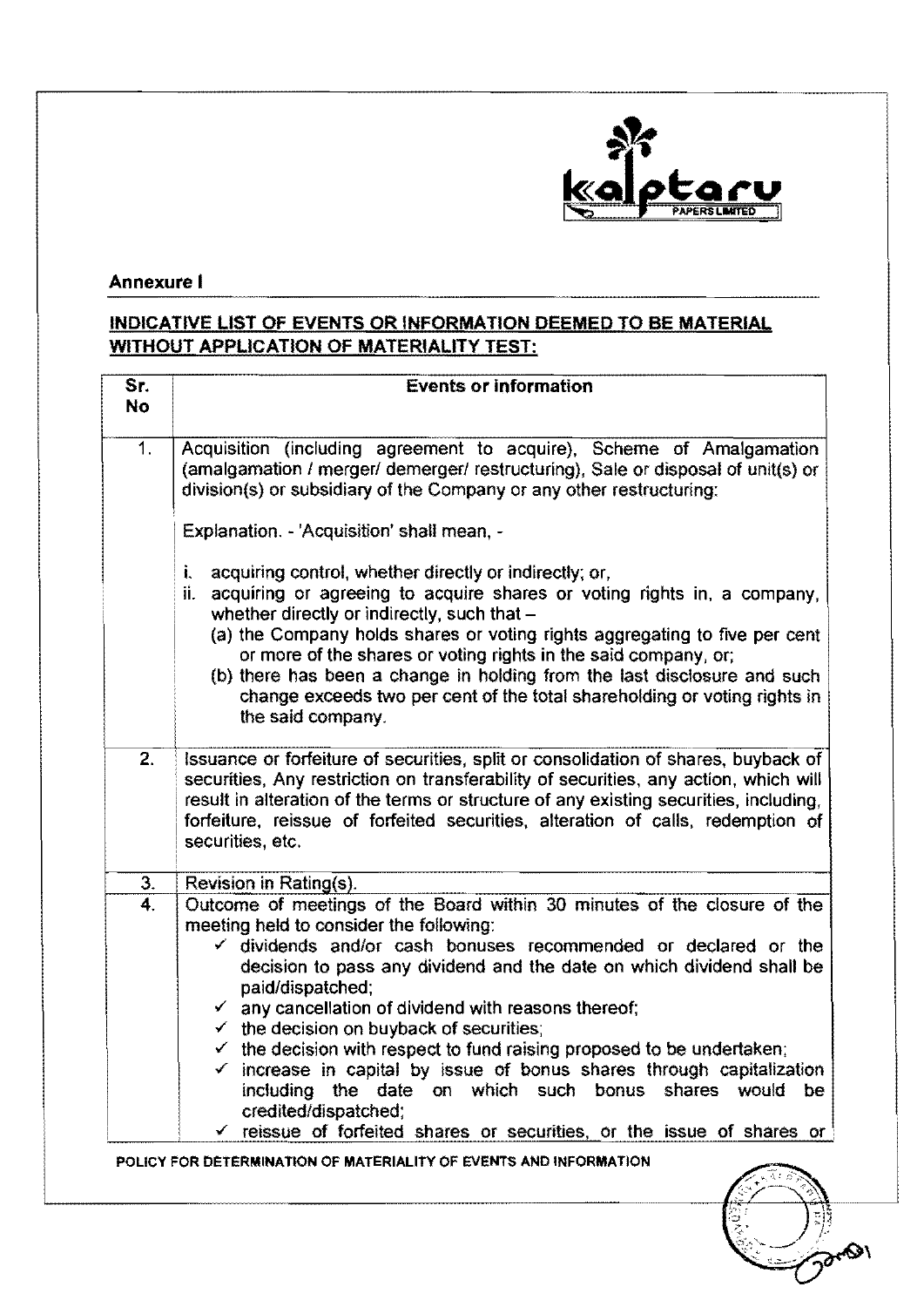

|                  | securities held in reserve for future issue or the creation in any form or<br>manner of new shares or securities or any other rights, privileges or<br>benefits to subscribe to:<br>$\checkmark$ short particulars of any other alterations of capital, including calls;<br>$\checkmark$ financial results:<br>$\checkmark$ decision on voluntary delisting by from stock exchange(s); |
|------------------|----------------------------------------------------------------------------------------------------------------------------------------------------------------------------------------------------------------------------------------------------------------------------------------------------------------------------------------------------------------------------------------|
| 5.               | Agreements (viz. shareholder agreement(s), joint venture agreement(s), family<br>settlement agreement(s) (to the extent that it impacts management and control<br>of the Company), agreement(s)/treaty(ies)/contract(s) with media companies)<br>which are binding and not in normal course of business, Revision (s) or<br>amendment(s) and termination(s) thereof.                   |
| 6.               | Fraud/Defaults by promoter or key managerial personnel or by the Company or<br>arrest of key managerial personnel or promoter:<br>$\checkmark$ At the time of unearthing of fraud or occurrence of the default / arrest<br>$\checkmark$ Subsequently intimate the stock exchange(s) further details regarding<br>the fraud/default/arrest                                              |
| $\overline{7}$ . | Change in directors, key managerial personnel (Managing Director, Chief<br>Executive Officer, Chief Financial Officer, Company Secretary etc.), Auditor<br>and Compliance Officer.                                                                                                                                                                                                     |
| 8.               | Appointment or discontinuation of share transfer agent.                                                                                                                                                                                                                                                                                                                                |
| 9.               | Corporate debt restructuring ("CDR").                                                                                                                                                                                                                                                                                                                                                  |
| 10.              | One time settlement (OTS) with a Bank.                                                                                                                                                                                                                                                                                                                                                 |
| 11.              | Reference to BIFR and winding-up petition filed by any party / creditors.                                                                                                                                                                                                                                                                                                              |
| 12.              | Issuance of notices, call letters, resolutions and circulars sent to shareholders,<br>debenture holders or creditors or any class of them or advertised in the media<br>by the Company.                                                                                                                                                                                                |
| 13.              | Proceedings of annual and extraordinary general meetings.                                                                                                                                                                                                                                                                                                                              |
| 14.              | Amendments to memorandum and articles of association.                                                                                                                                                                                                                                                                                                                                  |
|                  |                                                                                                                                                                                                                                                                                                                                                                                        |

 $\frac{1}{2}$  may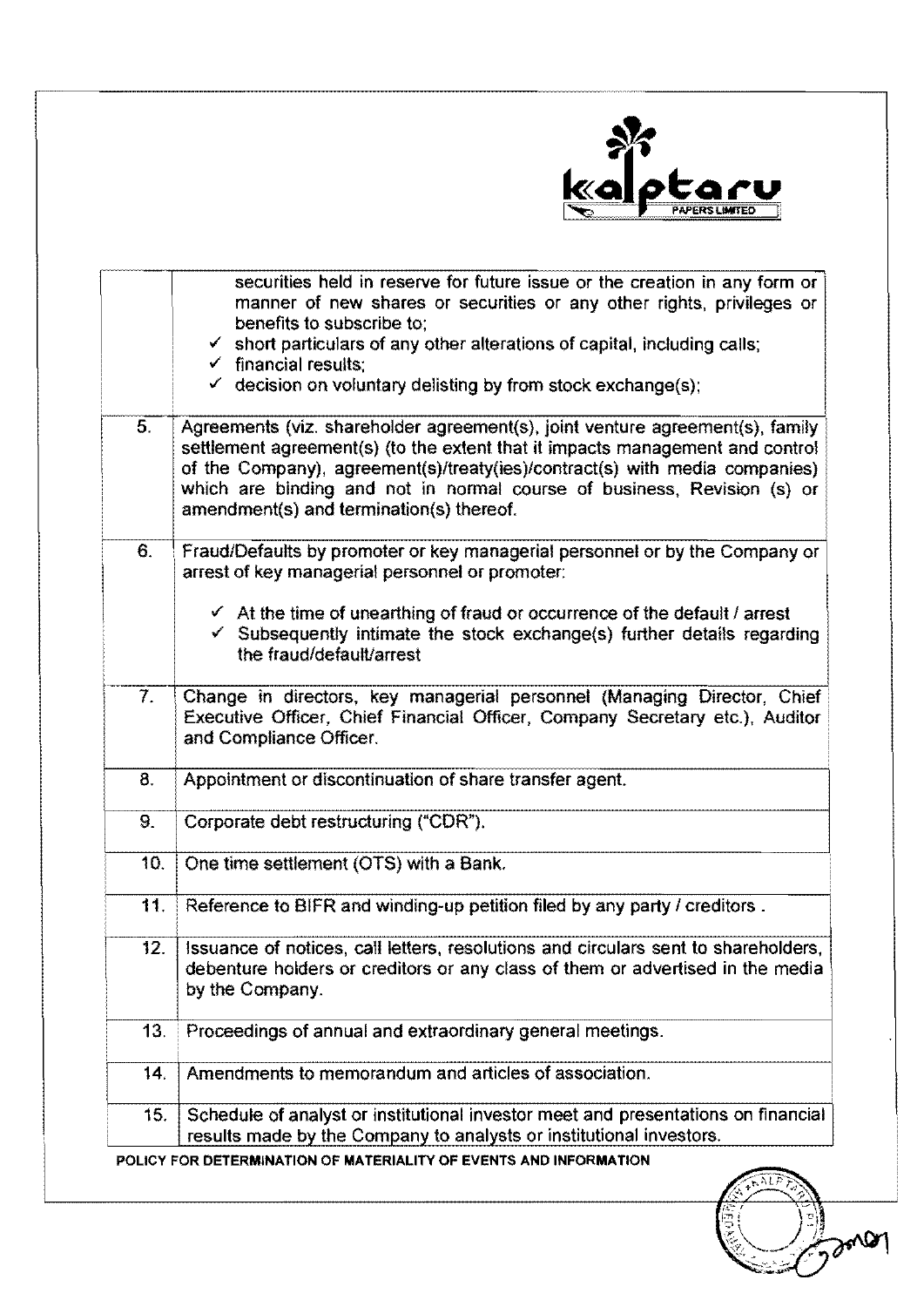

# Annexure II

# INDICATIVE LIST OF EVENTS OR INFORMATION ON WHICH THE COMPANY MAY APPLY MATERIALITY TEST:

| Sr. No | <b>Events or information</b>                                                                                                                                                                                                                                            |
|--------|-------------------------------------------------------------------------------------------------------------------------------------------------------------------------------------------------------------------------------------------------------------------------|
| 1.     | Commencement or any postponement in the date of commencement of<br>commercial production or commercial operations of any unit/division.                                                                                                                                 |
| 2.     | Change in the general character or nature of business brought about by                                                                                                                                                                                                  |
|        | $\checkmark$ Arrangements for strategic, technical, manufacturing, or marketing tie-<br>up<br>$\checkmark$ Adoption of new line(s) of business in case of entering into new industry<br>$\checkmark$ Closure of operations of any unit/division (entirety or piecemeal) |
| 3.     | Capacity addition or product launch.                                                                                                                                                                                                                                    |
| 4.     | Awarding, bagging/ receiving, amendment or termination of awarded / bagged<br>orders / contracts, not in the normal course of business.                                                                                                                                 |
| 5.     | Agreements (viz. loan agreement(s) (as a borrower) or any other agreement(s)<br>which are binding and not in normal course of business, revision(s) or<br>amendment(s) and termination(s) thereof.                                                                      |
| 6.     | Disruption of operations of any one or more units or division of the Company<br>due to natural calamity (earthquake, flood, fire etc.), force majeure or events<br>such as strikes, lockouts etc.:                                                                      |
|        | $\checkmark$ At the time of occurrence<br>$\checkmark$ Regularly, till complete normalcy is restored                                                                                                                                                                    |
| 7.     | Effect(s) arising out of change in the regulatory framework applicable to the<br>Company.                                                                                                                                                                               |
| 8.     | Litigation(s) / dispute(s) / regulatory action(s) with impact.                                                                                                                                                                                                          |
| 9.     | Frauds/ defaults by directors (other than key managerial personnel) or<br>employees of the Company.                                                                                                                                                                     |
| 10.    | Options to purchase securities including any ESOP / ESPS Scheme.                                                                                                                                                                                                        |
| 11.    | Giving of guarantees or indemnity or becoming a surety for any third party<br>other than group or associate Companies.                                                                                                                                                  |
| 12.    | Granting, withdrawal, surrender, cancellation or suspension of key licenses or                                                                                                                                                                                          |
|        | POLICY FOR DETERMINATION OF MATERIALITY OF EVENTS AND INFORMATION                                                                                                                                                                                                       |

**Corps**